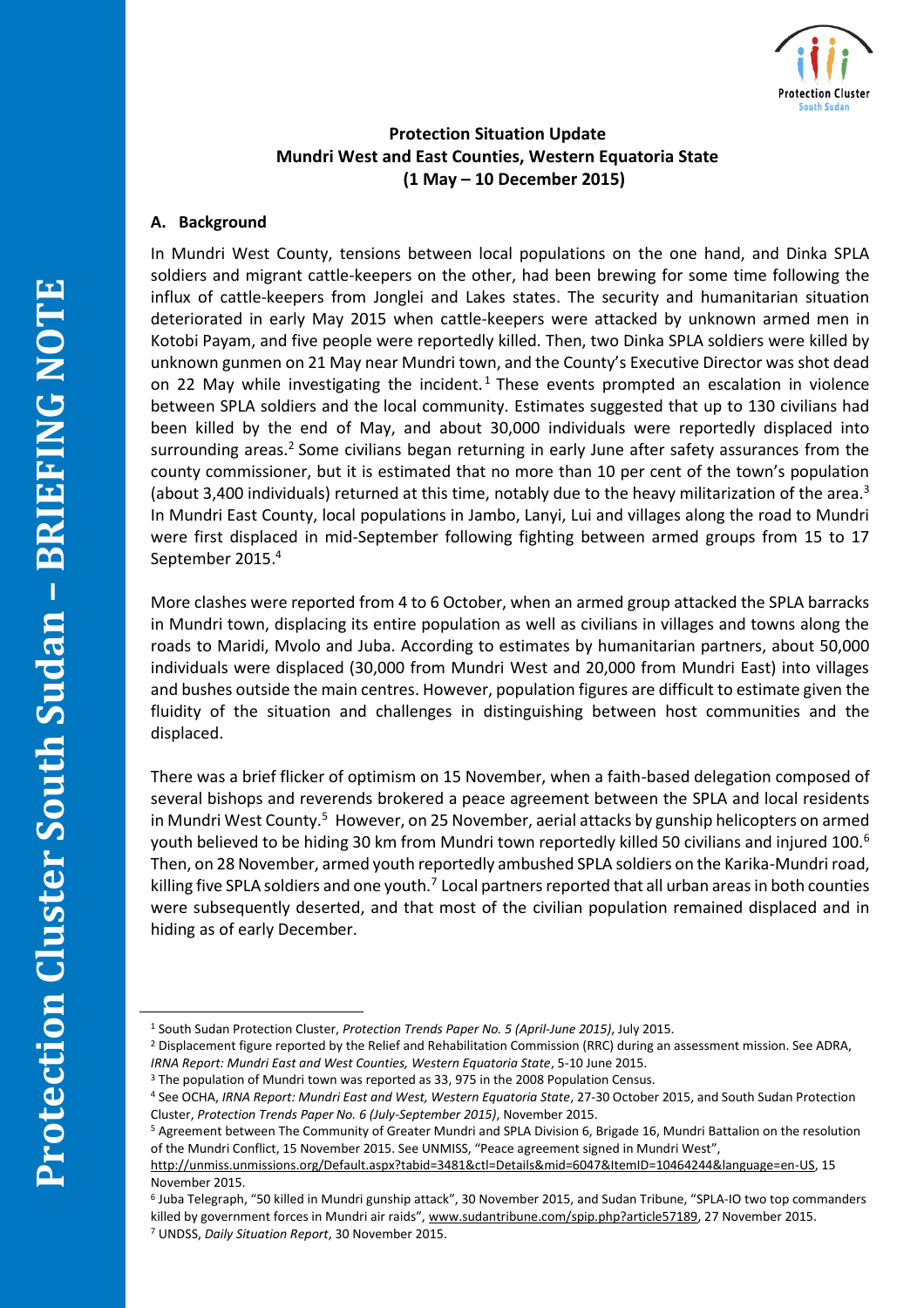Around 9 December, some civilians who had returned to Mundri town again fled to the bush after SPLA soldiers began arresting youth, prompting fears of further clashes. Tensions were also reported in Karika Boma, Mundri West County, after SPLA soldiers began attempting to take food from civilians by force, causing an unknown number to flee towards Kotobi.

### **B. Protection Concerns**

The basic safety and security of civilians are the key protection challenges, as insecurity both caused mass displacement and is a source of protection threats for displaced individuals. Recent assessment missions found that men are especially at high risk of being shot at by soldiers or other armed actors, and are therefore avoiding the main urban areas. $8$  The disabled and elderly are also particularly vulnerable, as they were reportedly left behind when people fled in haste. As of the end of October, service facilities, markets and livelihood activities had stopped functioning in the most-affected areas, including Mundri town, further increasing the vulnerability of civilians. IDPs who attempt to access their homes and gardens around Mundri town report being shot at, beaten, or victims of theft by armed men in uniform. $9$  The threat of looting by armed groups has also led commercial vehicles to avoid the Mundri counties, leading to the closure of local markets and placing further strains on families' food security.

Host communities in towns have been sharing food, water, shelter and essential household items with IDPs.<sup>10</sup> However, partners report that conflicts are now emerging over water resources, notably in Kotobi (Mundri West County), which is served by only two boreholes. IDPs who are in the bush rely on greens and wild vegetables collected from the forest or gardens at night. Most are living under trees or in open areas in harsh conditions.

On 9 September, UNMISS responded to rising insecurity by establishing a Temporary Operating Base (TOB) in Mundri town. Civilians began arriving in search of protection and assistance around 16 September. As of 2 December, about 800 IDPs were staying around the TOB, where they live in makeshift shelters shared by 20-25 people. According to reports, SPLA soldiers around the TOB regularly threaten and harass IDPs, and have looted their belongings and livestock.

Access constraints continue to be a serious challenge that hampers the deployment of timely assessments and responses, notably in hard-to-reach areas such as Bangolo and Amadi payams in Mundri West County.<sup>11</sup> Due to insecurity, humanitarian partners must rely on armed escorts provided by UNMISS, but regular escorts are not possible due to logistical constraints and the relatively small number of troops deployed in the state.

GBV and sexual violence are a serious risk for women and girls, especially when they return to their cultivation plots and previous dwellings in search of food. Fearing that they might be seen and attacked by soldiers or other armed men, women and girls are accessing crops and gardens only during the night, although this still exposes them to potential harassment, abuse or sexual violence.<sup>12</sup>

Dozens of GBV incidents have been reported by protection actors. For example, reports were received of rape, including of children, both during the May and October security incidents. Seven

 $\overline{a}$ 

<sup>8</sup> UNHCR, *Protection Assessment Report: Conflict-Affected IDPs in Mundri West County, Western Equatoria State*, October 2015.

<sup>9</sup> OCHA, *IRNA Report: Mundri East and West, Western Equatoria State*, 27-30 October 2015.

<sup>10</sup> OCHA, *IRNA Report: Mundri East and West, Western Equatoria State*, 27-30 October 2015.

<sup>11</sup> OCHA, "South Sudan: Humanitarian access situation snapshot – October 2015",

[http://reliefweb.int/sites/reliefweb.int/files/resources/access\\_snapshot\\_20151113.pdf.](http://reliefweb.int/sites/reliefweb.int/files/resources/access_snapshot_20151113.pdf)

<sup>12</sup> OCHA, *IRNA Report: Mundri East and West, Western Equatoria State*, 27-30 October 2015.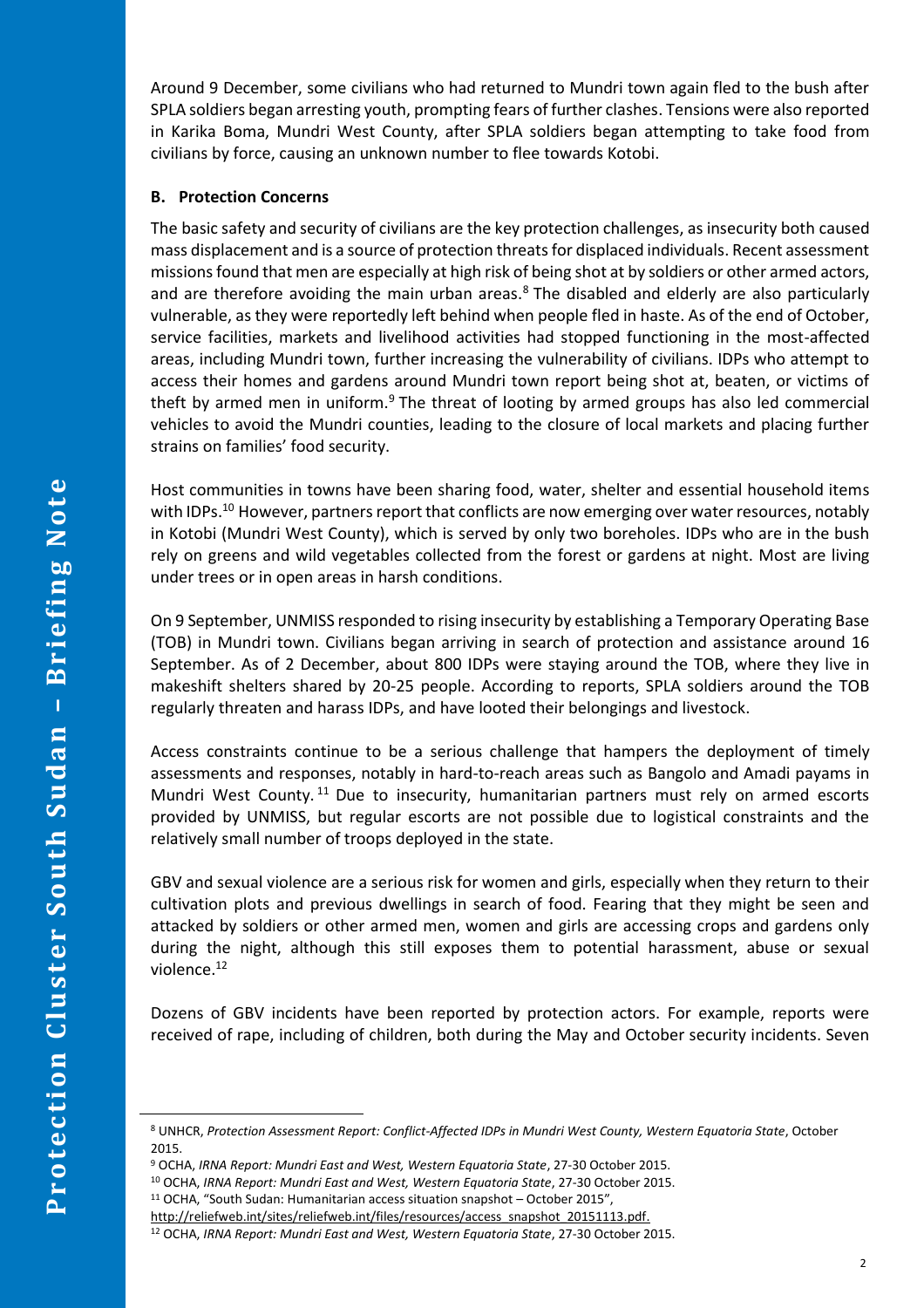rape cases were reported during the violence of 4-6 October alone.<sup>13</sup> Women also reported killings, shootings and harassment by armed elements.<sup>14</sup>

Both IRNA and UNICEF assessments suggest that a high number of children have been separated from their families, although access constraints have prevented the systematic gathering of data. IDP women reported in late October that most of the children who had been separated were being taken care of by other women in the community.<sup>15</sup>

In addition to the physical threats unaccompanied and separated children face, they also struggle with psychological distress after losing their loved ones, witnessing violence and/or living in deprivation. Children's well-being has been negatively affected overall, as they have not been able to access education, recreational activities or psychosocial support services.

Furthermore, like much of the Equatorial region, the Mundri counties are heavily impacted by landmines. Together with unexploded ordnance, landmines have littered vast swathes of land, threatening safe freedom of movement, inhibiting the delivery of humanitarian aid, and precluding socio-economic development.

### **C. Protection Response**

At the time of writing, no protection assistance had been provided for IDPs in the two counties since mid-October due to security constraints.<sup>16</sup> Humanitarians have requested that security protocols be revised to enable a more timely response.

There are no protection partners with a static presence in Mundri East or Mundri West counties. UNHCR is coordinating the overall protection response. Two local NGOs – Lacha Community for Economic Development (LCED) and Mundri Relief Development Association (MRDA) – have mobile teams that are able to deploy to the area. They have been able to conduct assessments, but targeted protection assistance remains lacking. Médecins Sans Frontières (MSF) is providing medical assistance in the main IDP settlement sites.

Social workers from the State Ministry of Gender, Child and Social Welfare are present in both counties, but only a few joined the IRNA mission on 27-30 October due to ongoing insecurity and a lack of resources and capacity to respond. Other GBV partners with a response capacity include MRDA, Mundri Active Youth Association (MAYA), and the Sudan Evangelical Mission (SEM).

UNICEF and the South Sudanese Red Cross are the main child protection partners in the counties. Insecurity and related access constraints have prevented the implementation of their priority programming, notably Family Tracing and Reunification (FTR) activities and the provision of community-based psychosocial services.

UNMAS deployed survey and clearance teams to both counties from January to June 2015. The teams uncovered a number of previously unknown hazards, including minefields, and recorded stockpiles and cluster munitions. After the rainy season in early October, UNMAS attempted to redeploy teams to the area, but access was denied by the SPLA. Recent fighting may have resulted in additional explosive hazards, but UNMAS has not yet been able to conduct surveys.

 $\overline{a}$ 

<sup>13</sup> ADRA, *IRNA Report: Mundri East and West Counties, Western Equatoria State*, 5-10 June 2015, and OCHA, *IRNA Report: Mundri East and West, Western Equatoria State*, 27-30 October 2015.

<sup>14</sup> OCHA, *IRNA Report: Mundri East and West, Western Equatoria State*, 27-30 October 2015.

<sup>15</sup> OCHA, *IRNA Report: Mundri East and West, Western Equatoria State*, 27-30 October 2015.

<sup>16</sup> OCHA, *Situation in the Equatoria States as at 25-11-2015*, 25 November 2015, unpublished.